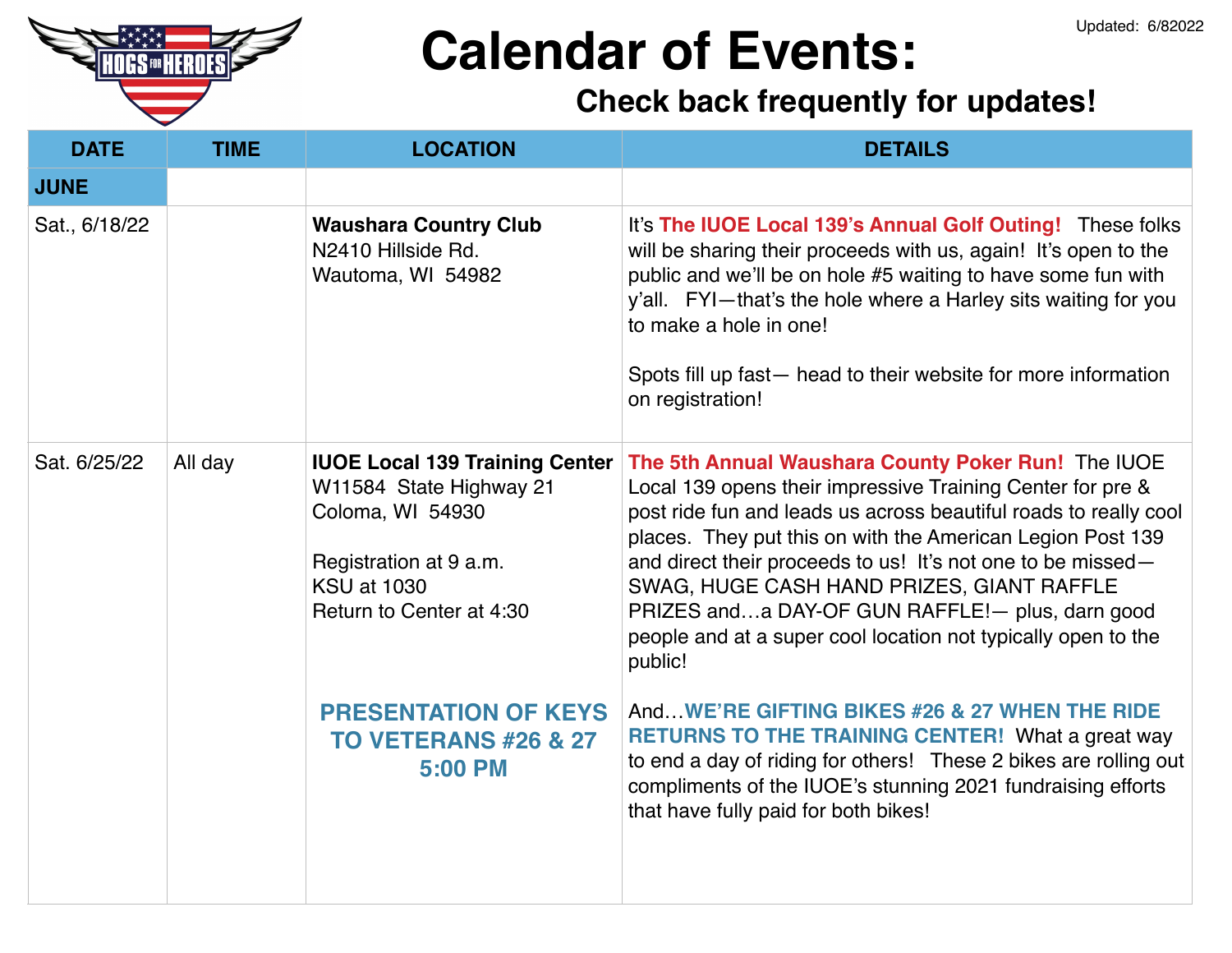

# **Calendar of Events:**

### **Check back frequently for updates!**

| <b>DATE</b>   | <b>TIME</b> | <b>LOCATION</b>                                                        | <b>DETAILS</b>                                                                                                                                                                                                                                                                                                                                                                            |
|---------------|-------------|------------------------------------------------------------------------|-------------------------------------------------------------------------------------------------------------------------------------------------------------------------------------------------------------------------------------------------------------------------------------------------------------------------------------------------------------------------------------------|
| <b>JULY</b>   |             |                                                                        |                                                                                                                                                                                                                                                                                                                                                                                           |
| Sat., 7/17/21 | All Day     | <b>Oxford VFW Post 6003</b><br>N3250 1st Drive.<br>Oxford WI 53952     | VFW Post 6003's Ride for Hogs For Heroes starts/stops at<br>this awesome post and rolls through beautiful rural roads,<br>hitting up cool places along the way. The fun-loving Retro<br>Specz Band will take their outdoor stage from 5-9 to keep the<br>fun rolling and get us out dancing for sure! C'mon- we know<br>you wanna!                                                        |
| Sat., 7/23/22 | All Day     | <b>Bee Hive Barn &amp; Grill</b><br>2925 Cnty Rd G<br>Neenah, WI 54956 | It's the Bee Hive Raffle Run for Hogs For Heroes! Our<br>friends at The Bee Hive and Minus One are working together<br>to make it a day of fun rolling and music to benefit us. Cool<br>stops to roll through at your own pace. Plus, Recipient #9 is<br>organizing this for us with the help of some friends.                                                                            |
| <b>AUGUST</b> |             |                                                                        |                                                                                                                                                                                                                                                                                                                                                                                           |
| Sat., 8/13/22 | All Day     | <b>Anchor Inn</b><br>718 State Highway 59<br>Edgerton, WI 53534        | It's KOSHROCK POKER RUN! This wildly successful event<br>lets you roll by two wheels, four, or propeller! It's a ride like no<br>other putting you in control of the pace, stops and fun! Move<br>around Lake Koshkonong and choose from several different<br>bars to get your stamps. Cash prizes, a ton of fun and ending<br>with LIVE MUSIC on Anchor's giant backyard floating stage! |